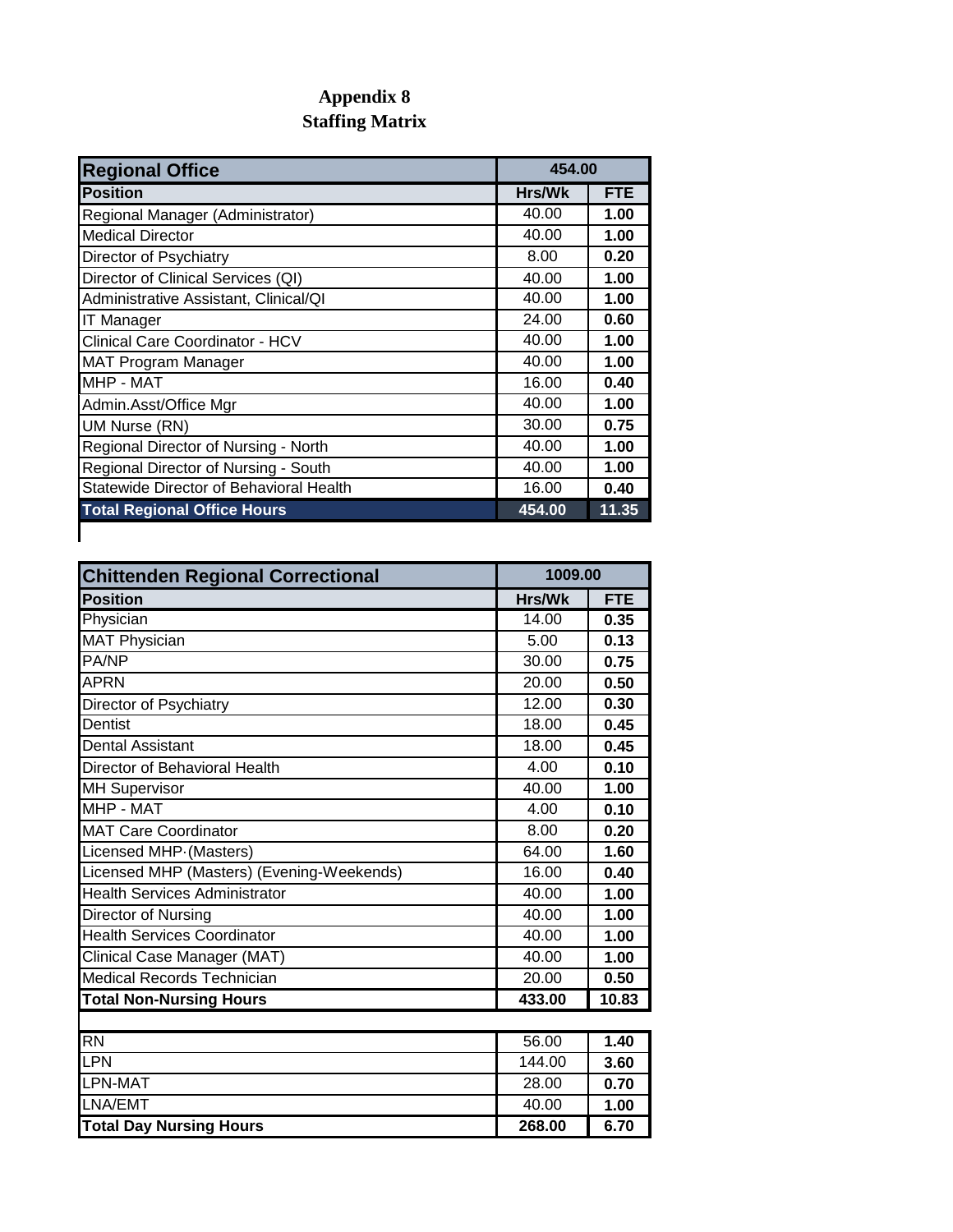| <b>RN</b>                          | 56.00  | 1.40 |
|------------------------------------|--------|------|
| <b>LPN</b>                         | 108.00 | 2.70 |
| LNA/EMT                            | 20.00  | 0.50 |
| <b>Total Evening Nursing Hours</b> | 184.00 | 4.60 |
|                                    |        |      |
| LPN                                | 104.00 | 2.60 |
| LNA/EMT                            | 20.00  | 0.50 |
|                                    |        |      |

| <b>Total CRCF Hours</b> | 1009.00 |  |
|-------------------------|---------|--|
|                         |         |  |

| <b>Marble Valley Regional Correctional</b> | 607.00 |            |
|--------------------------------------------|--------|------------|
| Position                                   | Hrs/Wk | <b>FTE</b> |
| Physician                                  | 8.00   | 0.20       |
| <b>MAT Physician</b>                       | 5.00   | 0.13       |
| <b>PA/NP</b>                               | 8.00   | 0.20       |
| <b>APRN</b>                                | 8.00   | 0.20       |
| <b>Health Services Administrator</b>       | 40.00  | 1.00       |
| <b>Health Services Coordinator</b>         | 32.00  | 0.80       |
| MHP - MAT                                  | 4.00   | 0.10       |
| Clinical Case Manager (MAT)                | 40.00  | 1.00       |
| Director of Behavioral Health              | 4.00   | 0.10       |
| Licensed MHP (Masters)                     | 70.00  | 1.75       |
| <b>Total Non-Nursing Hours</b>             | 219.00 | 5.48       |

| <b>RN</b>                      | 40.00  | 1.00 |
|--------------------------------|--------|------|
| <b>ILPN</b>                    | 56.00  | 1.40 |
| LPN-MAT                        | 28.00  | 0.70 |
| LNA/EMT                        | 20.00  | 0.50 |
| <b>Total Day Nursing Hours</b> | 144.00 | 3.60 |

| <b>ILPN</b><br>LNA/EMT             | 112.00          | 2.80         |
|------------------------------------|-----------------|--------------|
| <b>Total Evening Nursing Hours</b> | 20.00<br>132.00 | 0.50<br>3.30 |

| <b>LPN</b>                       | 56.00  | 1.40 |
|----------------------------------|--------|------|
| LNA/EMT                          | 56.00  | .40، |
| <b>Total Night Nursing Hours</b> | 112.00 | 2.80 |

| <b>Total MVRCF Hours</b><br>607.00<br>15.18 |
|---------------------------------------------|
|---------------------------------------------|

| <b>Northeast Correctional Complex</b> | 749.00 |            |
|---------------------------------------|--------|------------|
| <b>Position</b>                       | Hrs/Wk | <b>FTE</b> |
| <b>PA/NP</b>                          | 20.00  | 0.50       |
| <b>MAT Physician</b>                  | 5.00   | 0.13       |
| <b>APRN</b>                           | 14.00  | 0.35       |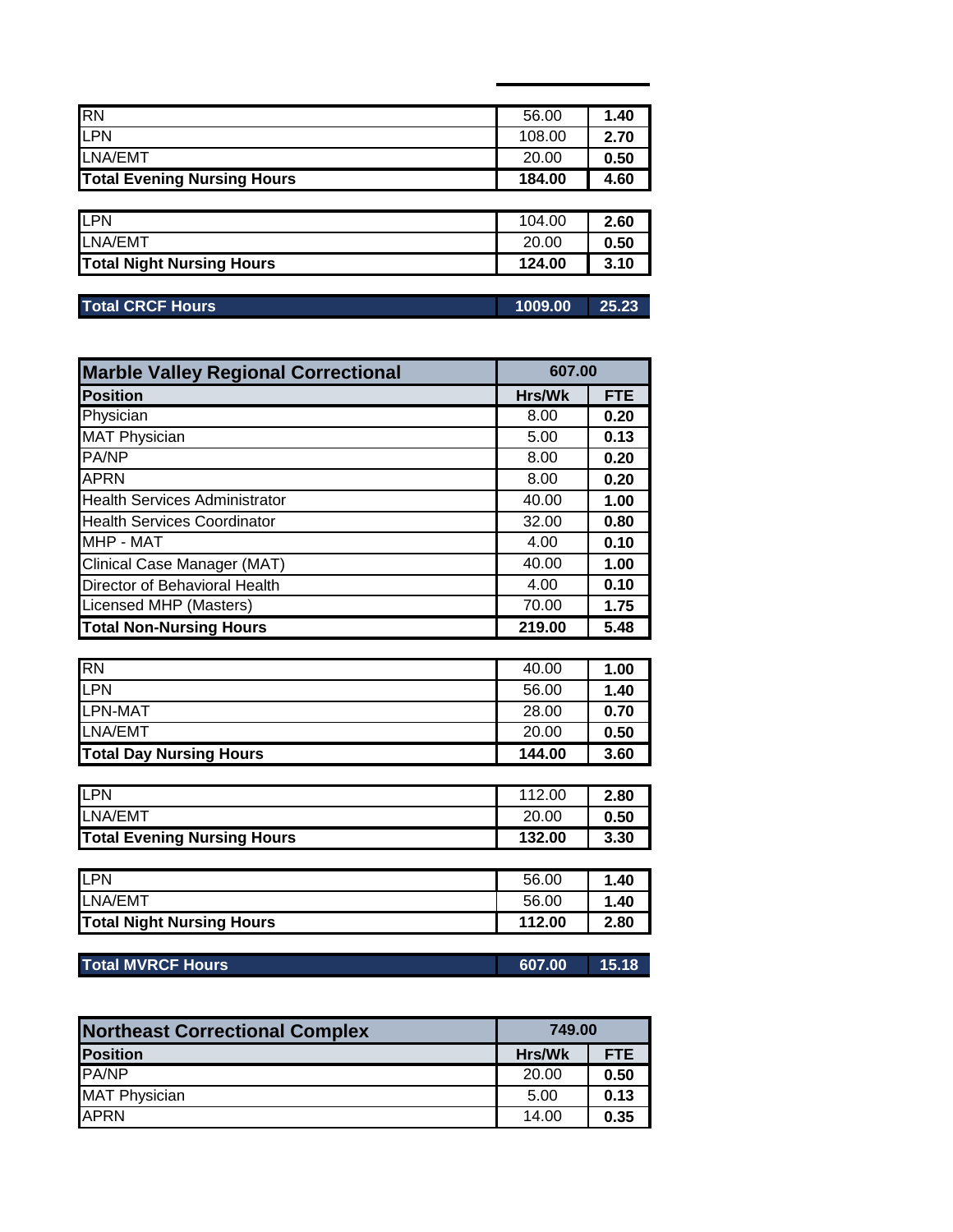| Director of Behavioral Health        | 4.00   | 0.10 |
|--------------------------------------|--------|------|
| Clinical Case Manager (MAT)          | 40.00  | 1.00 |
| <b>Licensed MHP</b>                  | 48.00  | 1.20 |
| <b>MHP - MAT</b>                     | 4.00   | 0.10 |
| <b>MAT Care Coordinator</b>          | 8.00   | 0.20 |
| <b>Health Services Administrator</b> | 40.00  | 1.00 |
| Director of Nursing                  | 40.00  | 1.00 |
| <b>Health Services Coordinator</b>   | 32.00  | 0.80 |
| <b>Total Non-Nursing Hours</b>       | 255.00 | 6.38 |
|                                      |        |      |
| LPN                                  | 174.00 | 4.35 |
| <b>LPN-MAT</b>                       | 28.00  | 0.70 |
| <b>Total Day Nursing Hours</b>       | 202.00 | 5.05 |
|                                      |        |      |
| <b>LPN</b>                           | 180.00 | 4.50 |
| <b>Total Evening Nursing Hours</b>   | 180.00 | 4.50 |
|                                      |        |      |
| LPN                                  | 56.00  | 1.40 |
| LNA/EMT                              | 56.00  | 1.40 |
| <b>Total Night Nursing Hours</b>     | 112.00 | 2.80 |
|                                      |        |      |

| <b>Total Northeast Correctional Complex</b> | 749.00 18.73 |  |
|---------------------------------------------|--------------|--|
|                                             |              |  |

| <b>Northern State Correctional Facility</b> | 915.00 |            |
|---------------------------------------------|--------|------------|
| <b>Position</b>                             | Hrs/Wk | <b>FTE</b> |
| PA/NP                                       | 50.00  | 1.25       |
| <b>MAT Physician</b>                        | 5.00   | 0.13       |
| <b>APRN</b>                                 | 34.00  | 0.85       |
| Dentist                                     | 30.00  | 0.75       |
| Dental Assistant                            | 30.00  | 0.75       |
| Director of Behavioral Health               | 4.00   | 0.10       |
| MHP - MAT                                   | 4.00   | 0.10       |
| <b>MAT Care Coordinator</b>                 | 8.00   | 0.20       |
| Clinical Case Manager (MAT)                 | 40.00  | 1.00       |
| Licensed MHP (Masters)                      | 96.00  | 2.40       |
| <b>Health Services Administrator</b>        | 40.00  | 1.00       |
| Director of Nursing                         | 40.00  | 1.00       |
| <b>Health Services Coordinator</b>          | 40.00  | 1.00       |
| <b>Medical Records Technician</b>           | 24.00  | 0.60       |
| <b>Total Non-Nursing Hours</b>              | 445.00 | 11.13      |

| <b>RN</b>                      | 25.00  | 0.63 |
|--------------------------------|--------|------|
| <b>ILPN</b>                    | 112.00 | 2.80 |
| <b>LPN-MAT</b>                 | 28.00  | 0.70 |
| LNA/EMT                        | 40.00  | 1.00 |
| <b>Total Day Nursing Hours</b> | 205.00 | 5.13 |

| <b>RN</b> | 45.00<br>45 L | .13  |
|-----------|---------------|------|
| LPN       | 08.00         | 2.70 |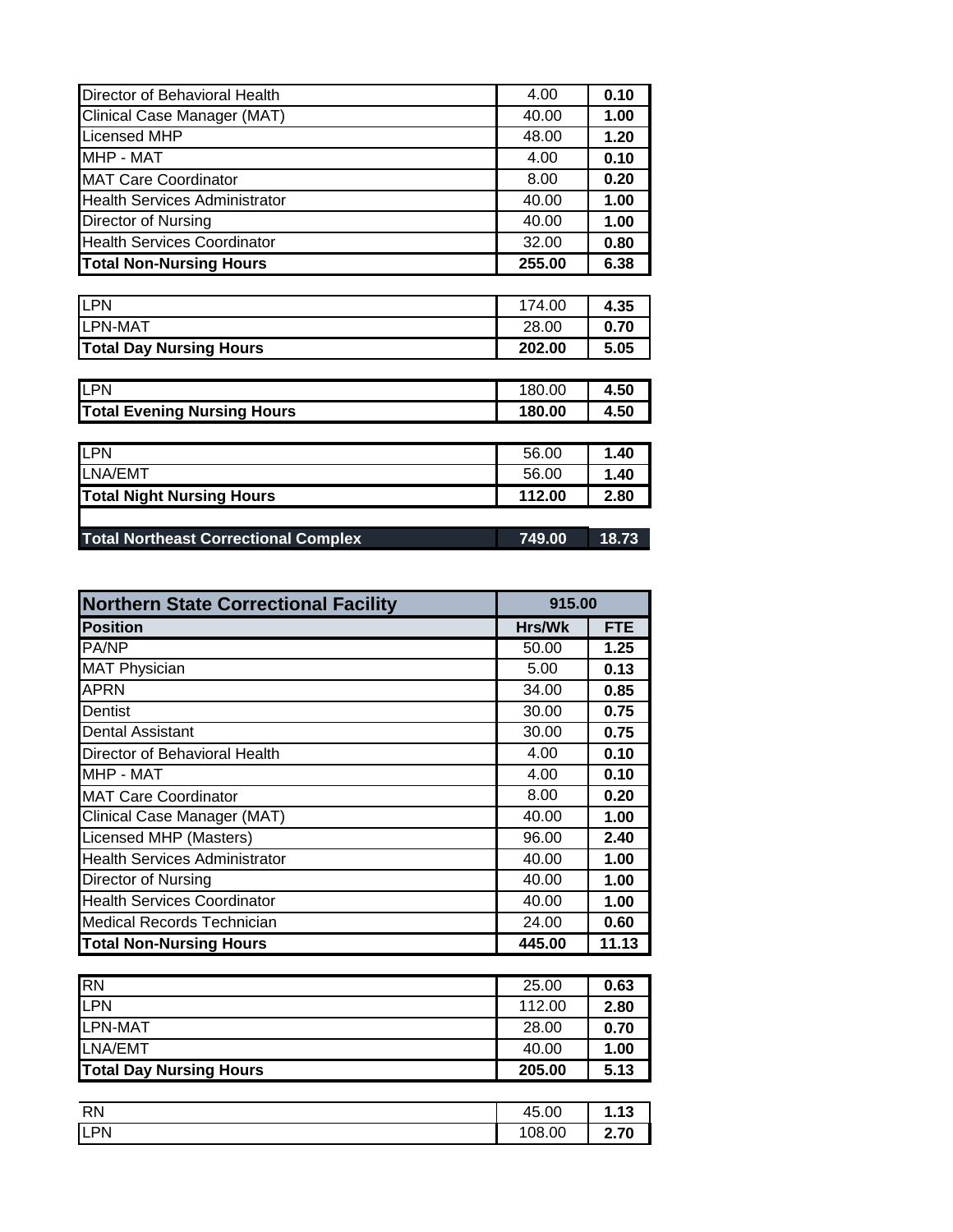| <b>Total Evening Nursing Hours</b> | 153.00 | 3.83 |
|------------------------------------|--------|------|
|                                    |        |      |
| <b>ILPN</b>                        | 112.00 | 2.80 |
| <b>Total Night Nursing Hours</b>   | 112.00 | 2.80 |
|                                    |        |      |

| <b>Total NSCF Hours</b> | 915.00 | 22.88 |
|-------------------------|--------|-------|
|                         |        |       |

| <b>Northwest State Correctional Facility</b><br>829.00 |        |      |
|--------------------------------------------------------|--------|------|
| <b>Position</b>                                        | Hrs/Wk | FTE  |
| Physician                                              | 10.00  | 0.25 |
| <b>MAT Physician</b>                                   | 5.00   | 0.13 |
| <b>PA/NP</b>                                           | 30.00  | 0.75 |
| <b>APRN</b>                                            | 22.00  | 0.55 |
| Director of Psychiatry                                 | 8.00   | 0.20 |
| Dentist                                                | 18.00  | 0.45 |
| <b>Dental Assistant</b>                                | 16.00  | 0.40 |
| Director of Behavioral Health                          | 4.00   | 0.10 |
| MHP - MAT                                              | 4.00   | 0.10 |
| <b>MAT Care Coordinator</b>                            | 8.00   | 0.20 |
| Clinical Case Manager (MAT)                            | 40.00  | 1.00 |
| Licensed MHP (Masters)                                 | 88.00  | 2.20 |
| <b>Health Services Administrator</b>                   | 40.00  | 1.00 |
| Director of Nursing                                    | 40.00  | 1.00 |
| <b>Health Services Coordinator</b>                     | 32.00  | 0.80 |
| <b>Medical Records Technician</b>                      | 20.00  | 0.50 |
| <b>Total Non-Nursing Hours</b>                         | 385.00 | 9.63 |

| <b>RN</b>                      | 16.00  | 0.40 |
|--------------------------------|--------|------|
| <b>LPN</b>                     | 96.00  | 2.40 |
| LPN-MAT                        | 28.00  | 0.70 |
| LNA/EMT                        | 40.00  | 1.00 |
| <b>Total Day Nursing Hours</b> | 180.00 | 4.50 |

| <b>ILPN</b>                        | 112.00 | 2.80 |
|------------------------------------|--------|------|
| LNA/EMT                            | 40.00  | 1.00 |
| <b>Total Evening Nursing Hours</b> | 152.00 | 3.80 |

| <b>ILPN</b>                      | 56.00  | 1.40  |
|----------------------------------|--------|-------|
| LNA/EMT                          | 56.00  | 1.40  |
| <b>Total Night Nursing Hours</b> | 112.00 | 2.80  |
|                                  |        |       |
| <b>Total NWSCF Hours</b>         | 829.00 | 20.73 |

| <b>Southern State Correctional Facility</b> | 1689.00       |            |
|---------------------------------------------|---------------|------------|
| <b>Position</b>                             | <b>Hrs/Wk</b> | <b>FTE</b> |
| Physician                                   | 32.00         | 0.80       |
| <b>MAT Physician</b>                        | 5.00          | 0.13       |